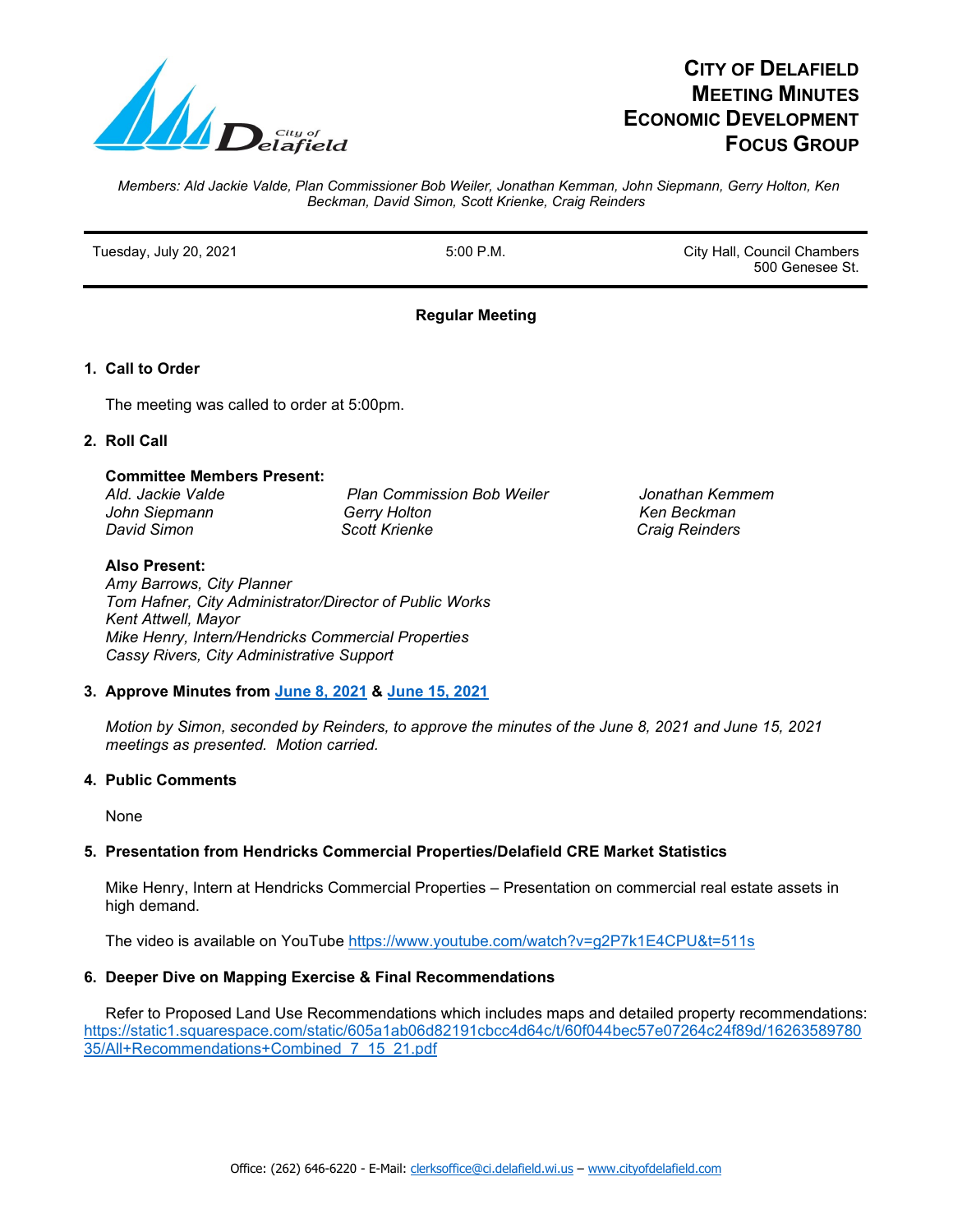## **A. St. John's Military Academy/Hendricks Property Recommendations**

- **1. Initial Recommendations from DOT Exercise:** Keep north and west part of land adjacent to subdivisions as RE-1, add multi-family to east and utilize south side as part of downtown development; expand downtown; condominiums; residential; & higher density housing**.**
- **2. Initial Recommendations from Focus Group Discussion:** Group agreed that higher density residential and condominium style development would be appropriate to east and south and that development should transition to lower density adjacent to subdivisions to west and north.
- **3. Possible Final Recommendations for Focus Group Consideration:**
	- **a. Option A:** Transition from high-density to low-density residential (see Map 1 for St. Johns). Group may want to consider form of desired ownership (owner-occupied vs rental).
	- **b. Option B:** Hybrid or variable option to Option A as generally shown on map 2 (see Map 2 St John's). May want to consider higher density to the west, such as R-3 (20,000 sq. ft. lot size) and require a conservation subdivision with a 100-200 ft. vegetative buffer from west and north instead of requiring 1-acre density and consider extending the high density residential (R-6) to the west along the southern corridor to maximize the use along the Bark River.
	- **c. Option C:** Do nothing

 Discussion: Significant discussion ensued regarding the western acreage. Most of the discussion revolved around understanding how a conservation subdivision is reviewed related to density and lot sizes.

*Motion by Simon, seconded by Krienke to approve Map 2 – conservation subdivision West of Kemper and north of the high density residential (red on map) with a vegetative buffer on the far west side with variable widths, (20,000 sq. ft. density includes acreage of blue and green areas on map) – for which the city should reconsider zoning code to allow single family only (no duplexes), high density residential to the north and south (red areas on map) with exception of post office changed to CBD1. Conservation subdivision area could include smaller than ½ acre lots, which would require a text amendment. Motion carried with Beckman abstaining.*

#### **B. Gehl Farmland Investments**

- **1. Initial Recommendation from DOT Exercise:** Condominiums, business park
- **2. Initial Recommendation from Focus Group Discussion:** Propose no change, leave as agriculture.
- **3. Possible Final Recommendations for Focus Group Consideration:**
	- **a. Option A:** No Change
	- **b. Option B:** Match surrounding land uses, encourage PUD (2-acre)

 *Motion by Beckman, seconded by Holton to approve Option A -no change, leave as agriculture. Valde and Reinders oppose in favor of Option B. Motion carried.*

#### **C. Bradley A. Binkowski Properties**

- **1. Initial Recommendations from DOT Exercise:** Business
- **2. Initial Recommendations from Focus Group Discussion:** High Density residential, consideration was given to owner-occupied units and apartments, bulk of structure not a concern because of location and lack of visibility.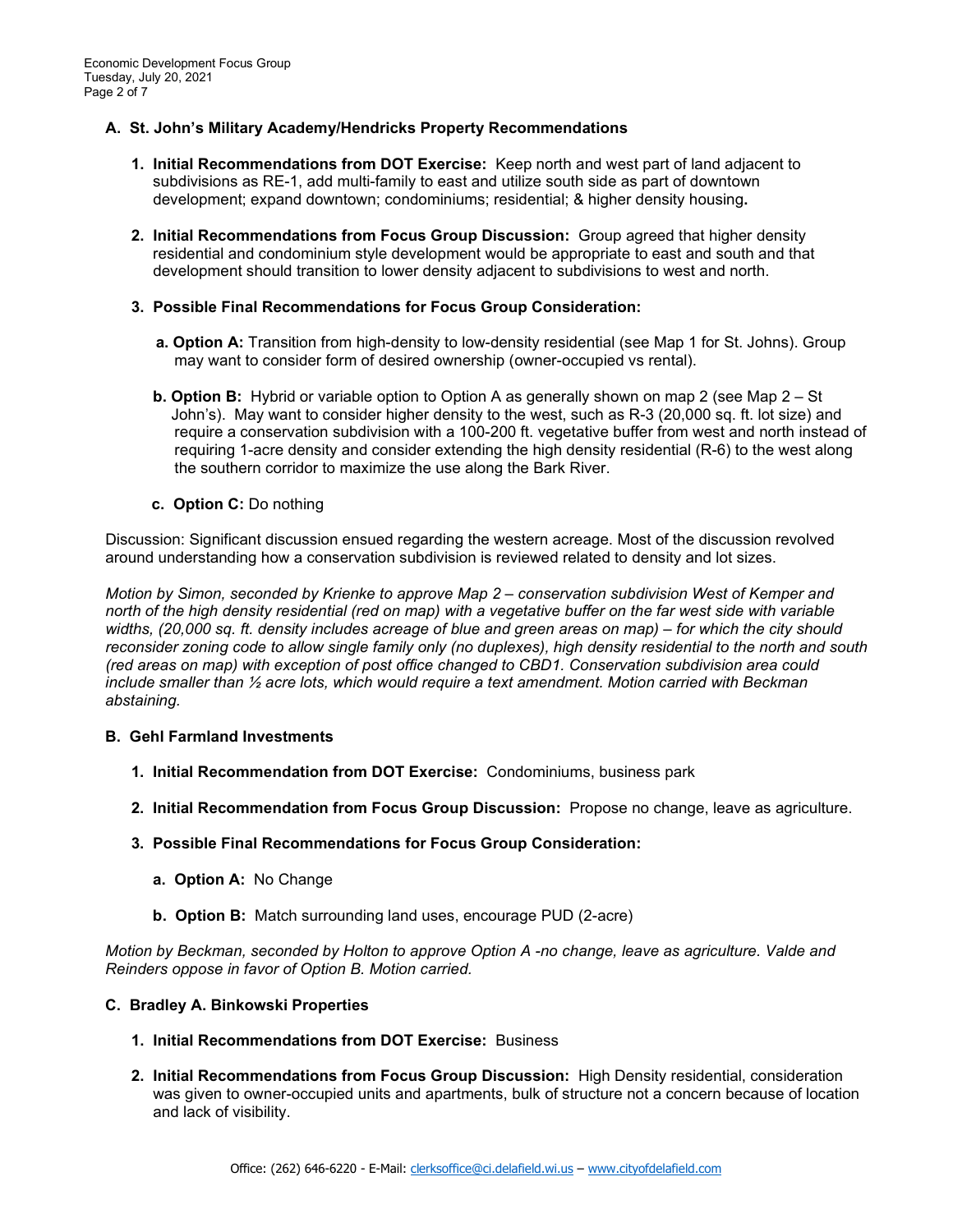- **3. Possible Final Recommendations for Focus Group Consideration:**
	- **a. Option A:** High Density Residential (> 4 units/acre)
	- **b. Option B**: Medium Density Residential (up to 4 units/acre)
	- **c. Option C:** Match surrounding land use to south and east, encourage PUD (2-acre)
	- **d. Option D:** Do nothing property remains agricultural with opportunity to develop 3-acre lots

 Discussion: Costs related to development will be very high in order to extend sewer. High density may be a little too intense for this transitional area where adjacent lots are larger. There may only be one access point depending on available access. In the future, it may be appropriate for the city to consider higher density on the far west side of Hawthorn Farms as well, otherwise there will be a few larger lots over a lot of acreage leading to an area with up to 4 units/acre (Hawthorn Farms not part of the motion). Group felt that form of ownership was not relevant to the discussion at this level. Ownership can be reviewed at time of development.

 *Motion by Reinders, seconded by Holton to approve Option B – Medium Density Residential. Motion carried*.

- **D. Morris and CELA Holdings, LLC Properties (north of river), including adjacent properties along HWY 83**
	- **1. Initial Recommendations from DOT Exercise:** Commercial, industrial, light industrial, business/officepark
	- **2. Initial Recommendations from Focus Group Discussion:** Potential commercial and/or higher density residential, which may include condominium style development near HWY 83, commercial/light industrial north toward railroad tracks, and lower density residential toward west and south
	- **3. Possible Final Recommendations for Focus Group Consideration:**
		- **a. Option A:** Maximize business opportunity/transition to residential, see map in meeting packet
		- **b. Option B:** Hybrid or variable option to Option A, such as including high-density residential in designated commercial area on map. B-6 would likely be the most appropriate Zoning District for this area
		- **c. Option C:** Maintain Rural Residential Environment (2-acre)
		- **d. Option D:** Do nothing a majority of the property remains agricultural @ 35 acre per unit density

 Discussion: Northern acreage ideal for industrial because so flat. Some steep topography that will need to be considered at time of development. Appropriate area of city to increase commercial/industrial area. If residential allowed on east side, may lose opportunity to increase the commercial/industrial area. Ensure protections for existing residential areas. It should be noted that east side of STH 83 has commercial park next to residential.

 *Motion by Holton, seconded by Krienke to approve Option A – Maximize business opportunity/transition to residential with appropriate buffer zone, rather than 50 ft. Motion carried*.

#### **E. CELA Holdings, LLC (south of river) and Lake Country Land, LLC, including adjacent properties along HWY 83**

 **1. Initial Recommendations from DOT Exercise:** Medium density conservation subdivision/commercial industrial/high density residential & institutional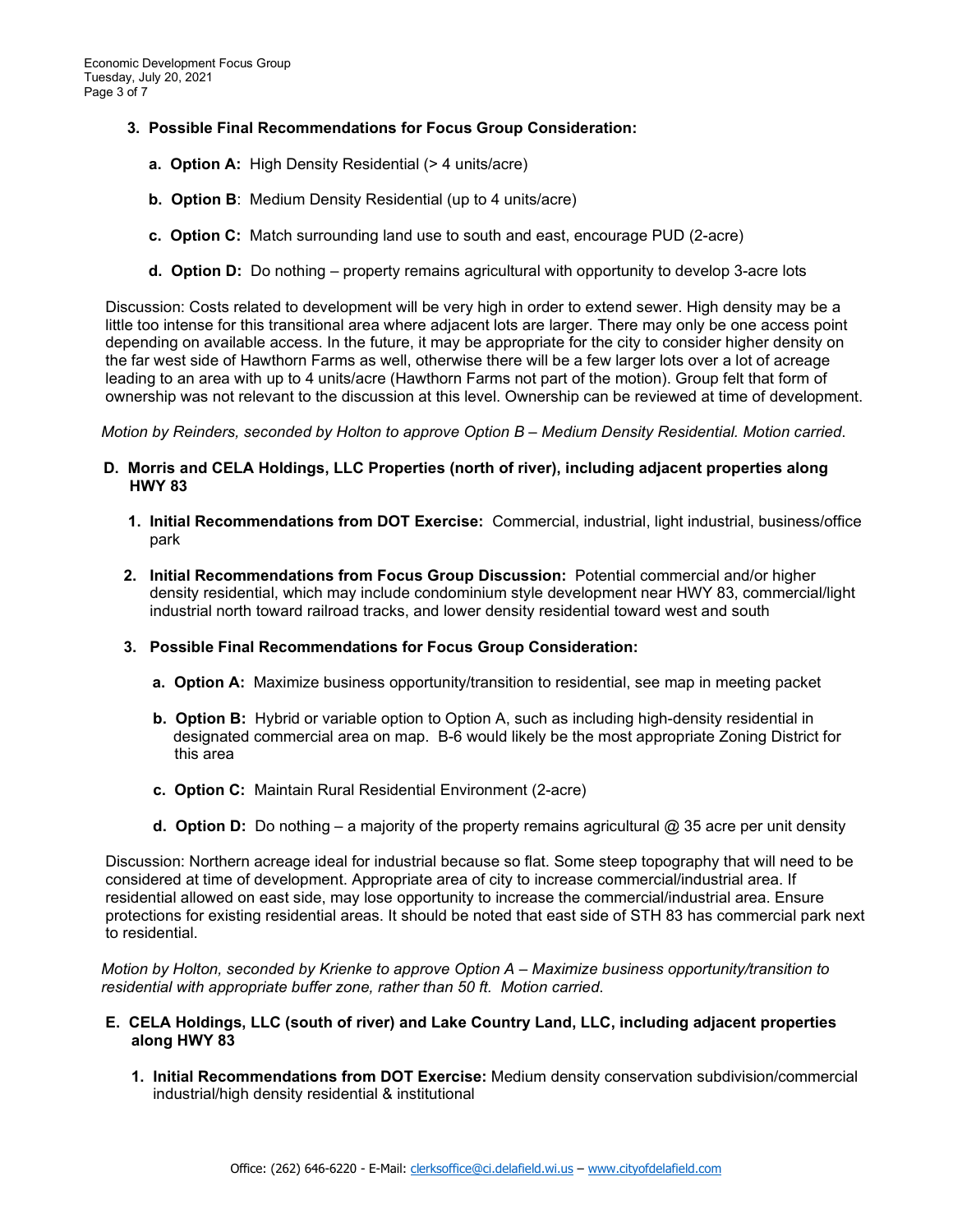- **2. Initial Recommendations from Focus Group Discussion:** High density residential, senior living, and/or commercial on east side that transitions into residential conservation subdivision west of church
- **3. Possible Final Recommendations for Focus Group Consideration:** 
	- **a. Option A:** Maximize business opportunity/transition to residential (see map in meeting packet)
	- **b. Option B:** Hybrid or variable option to Option A (see packet recommendations for details)
	- **c. Option C:** Maintain Rural Residential Environment (2-acre)
	- **d. Option D:** Do nothing A portion of the property remains agricultural @ 35 acre per unit density

 Discussion: 2-acre residential may be too low of density for an area served by sewer and water. The group discussed that the removal of 2 acres meant that the yellow area on the map would extend to the west lot line transition to 1-acre on the far west side.

 *Motion by Reinders, seconded by Valde to approve Option A – removing 2 acres, with minimum appropriate buffer zone, rather than 50 ft. Siepmann abstained as he is owner of DELC0756997, Lake Country Land, LLC. Motion carried*.

#### **F. Joes Legacy Farm, JAG II & Nagawicka View Diary Inc., including adjacent properties along STH 83**

- **1. Initial Recommendation from DOT Exercise:** Office, Medium-Density Residential
- **2. Initial Recommendations from Focus Group Discussion:** Residential only with variable density depending on adjacent uses, match Delafield density adjacent to existing development on east side.
- **3. Possible Final Recommendations for Focus Group Consideration:**
	- **a. Option A:** Transition from medium-density residential (up to 4 acres/unit) to low-density residential (1-acre)
	- **b. Option B:** Match surrounding land uses/zoning (2-acre west side, encourage PUD & 1-acre east side)
	- **c. Option C:** Do nothing property remains agricultural with opportunity to develop 3-acre lots on west side and east side remain as medium density

 Discussion: Hafner stated the City would expect water to be carried to Joes Legacy Farm property. Limitations on east side subject to settlement agreement (limited to residential uses). Surrounding lots to west are large, but buffered with woods (PEC) and significant elevation change. Could have townhomes on north side with beautiful views. Group favored higher density on north side of Nagawicka Road and lower density on south side. Perhaps acreage on south side could be used to benefit development on north side if lots are developed together. A traffic light may be required at intersection, determined at time of development. Could be very expensive to extend services to western property on north and south sides of Nagawicka Road. Therefore, may need higher density in order to make development feasible. However, the higher density (4 units/acre) wouldn't align with adjacent uses.

 *Motion by Valde, seconded by Krienke to approve Option A – Transition from medium density residential to low density residential with the inclusion of the existing farmstead on the west side of STH 83. Holton opposed. Motion carried*. *Note: Opposition was related to variable discussion on western parcels, which may warrant leaving it unchanged.*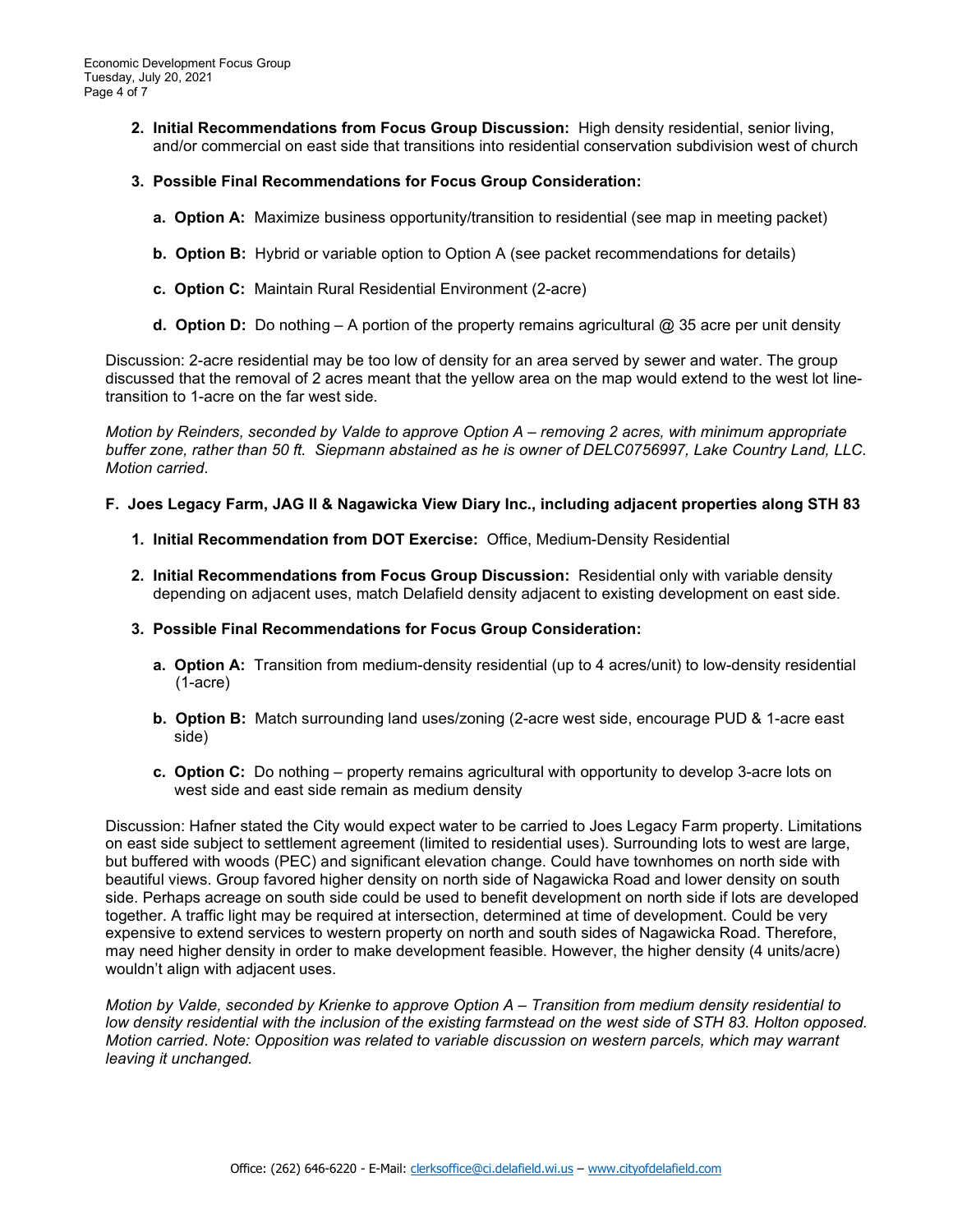# **G. Cedar Square, LLC Property**

 Barrows stated the developer is proposing multi-family (higher-end apartments). Barrows recommends B6 zoning, which would match the zoning to the south, and allow commercial by-right and condominiums or apartments through a PUD.

 *Motion by Valde, seconded by Weiler to change zoning to B6. Motion carried.*

## **H. Rock River Property Holdings, LLC (SE corner of CTH C & I-94)**

- **1. Initial Recommendations from DOT Exercise:** Medical office, commercial/office, mixed use, and office with connection to downtown.
- **2. Initial Recommendations from Focus Group Discussion:** Leave the land use plan and zoning as-is but ensure that senior living can be accommodated as an accessory use to a medical center and potentially allow residential housing for visitors of medical patients.
- **3. Possible Final Recommendations for Focus Group Consideration:** 
	- **a. Option A:** Provide for commercial and limited residential associated with a medical complex
	- **b. Option B:** Hybrid of Option A: Allow additional residential (visitors of medical patients)/consider small-scale hotel
	- **c. Option C:** Do nothing maximize business park community

Discussion: Sewer and water would need to be extended and will be expensive.

 *Motion by Holton, seconded by Valde to approve Option A – Provide for commercial and limited residential with a medical complete. Motion carried.*

#### **I. Downtown Recommendations:**



Office: (262) 646-6220 - E-Mail: [clerksoffice@ci.delafield.wi.us](mailto:clerksoffice@ci.delafield.wi.us) – [www.cityofdelafield.com](http://www.cityofdelafield.com/)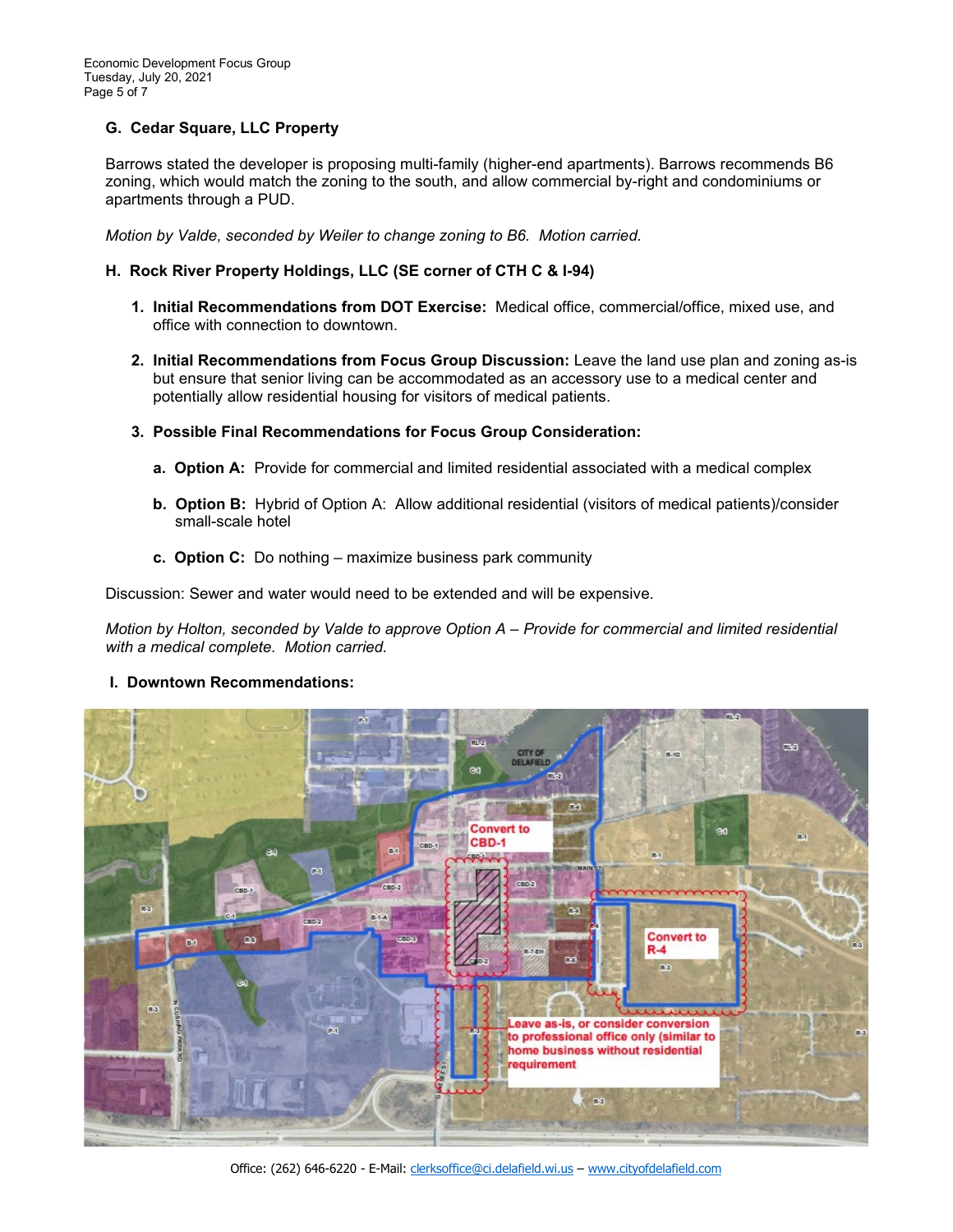Economic Development Focus Group Tuesday, July 20, 2021 Page 6 of 7

## **1. Area labeled Convert to CBD-1 (currently CBD-2)**

Barrows stated that properties on south end do not currently comply with CBD-2 standards.

 *Motion by Valde, seconded by Simon to change CBD-2 to CBD-1. Motion carried.*

 Barrows recommended modifying text of CBD-2 to require a 50% building footprint and controlling the height instead of floor area ratio.

 *Motion by Beckman, seconded by Simon to approve modification of CBD-2 language. Motion carried.*

#### **2. Area labeled Convert to R-4 (currently R-3)**

Barrows explained the red bubble area outside of the blue lines was made to include the single-family portion of Delafield Woods. She also stated they have a developer interested in this area and R-4 would fit their proposal. Change would fit well with properties to west.

 *Motion by Reinders, seconded by Weiler to convert R-3 to R-4. Motion carried.*

#### **3. Area labeled Leave as-is, or consider conversation to professional office only**

 Barrows recommended a new zoning district specific to this area similar to home business without residential requirement.

 *Motion by Beckman, seconded by Krienke to approve Barrows' recommendation with creating a new zoning district. Motion carried. Motion by Beckman, seconded by Valde to change zoning of the cemetery from R-3 to P-1. Motion carried*

#### **7. Determine process for approving meeting minutes from July 20, 2021 Meeting**

Barrows read off proposed mission statement that will be part of the final report:

 "Identify opportunities for responsible and sustainable economic growth without losing the community's charming and quaint character as a key tool to balancing the City of Delafield's budget long-term and ensure the city can continue to be an attractive place to live, work and play."

Focus Group approved the mission statement

 Barrows thanked the committee and stated this had been a very productive project and commended Chairperson Siepmann for his work.

Barrows will email draft minutes to the committee for final approval.

#### **8. Determine process for sharing and providing input on Final Report to be prepared by Amy Barrows, SEH**

Barrows stated she will prepare a report and share with this committee. If anyone has concerns regarding the report, she will share with City Administrator Hafner and Mayor Attwell, and if anything significant needs to be revised, a future meeting could be set. Barrows also stated this report will be presented to the Common Council and Plan Commission and encouraged the committee members to attend those future meetings.